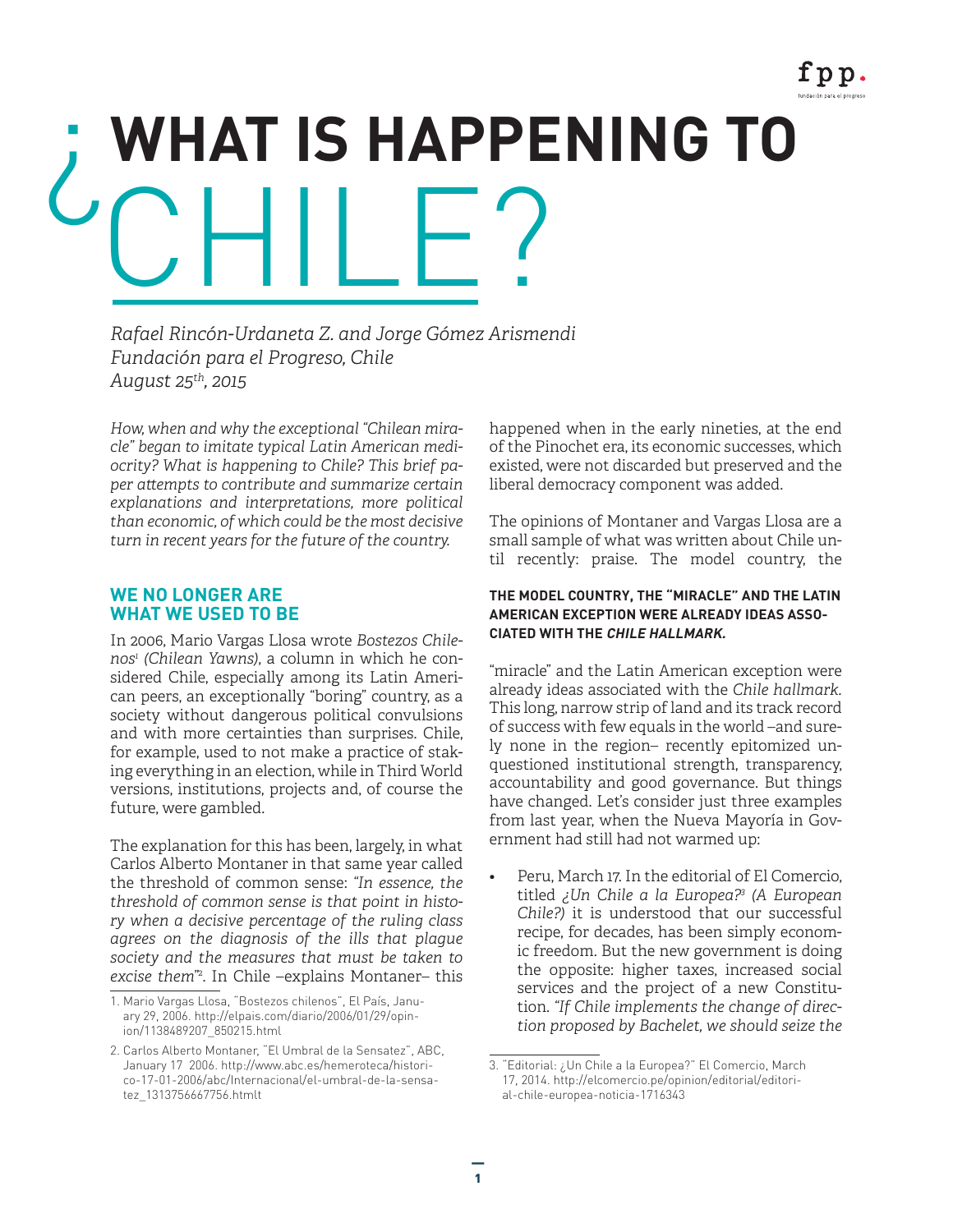*moment to deepen the opening of our economy and assume the region's economic leadership that our southern neighbor will probably forsake,"* concludes the newspaper.

- $\;$  London, October 13, as part of Chile Day. The Financial Times published an article $^4$  about the current government's poor ambitions and the nonchalance with which it assumes the possible consequences of its tax and public spending plans. The Chilean economy, having acceptably weathered the global crisis, –we read– seems to be the one that best embodies the "new mediocrity", term that Christine Lagarde (IMF) employs to refer to the "disappointing" recovery of certain developed and emerging economies. With seven months of socialist administration, growth has stalled and inflationary pressures are increasing. Meanwhile, the government almost celebrates the embarrassing growth predictions.
- November 2. *The Chile 'Miracle' Goes in Reverse.* Mary Anastasia O'Grady, in The Wall Street Journal, reproaches that people's freedom of choice –in education, for example– upends *"the Socialists' brave new world of equality"*. She says that the grim outlook for the "Chilean miracle" is due to *"this government's obsession with holding back those who would skate ahead of the pack"*, trying to bridge the gap between the wealthier and the poor by impoverishing the first: *"Ms. Bachelet has increased tax rates on everything from capital to consumption. One objective is to soak the investor class, making it poorer so that income inequality goes down. But it is more likely that income disparities will go up since the rich have ways to shelter income while the poor depend on job creation from investment to earn their daily bread and build wealth." 5*

We are in 2015 and perceptions worsen. The latest statements of those that yesterday praised Chile, are very different. Vargas Llosa himself appeared uneasy in Lima, Peru, at the event organized by the *Fundación Internacional para la Libertad6 .* Chile was also looked at in the *Foro Atlántico de Madrid7 ,* held in July, no longer as a model but as a serious concern, as part of the problem. This is what several speakers expressed there and what columnists, speakers and politicians, who see the hope of Latin America half engulfed by the region's prevailing mediocrity, have also expressed.

# **THE RETURN TO LATIN AMERICA**

Chileans have been kindly lampooned as "the British of Latin America." Chile was seen as the "jaguar", which could stand at a podium, in any international forum, to give lessons on development with the authority of one who instills respect and admiration. But today's headlines disprove such comparisons and images.

**ALTHOUGH THE RECENT CORRUPTION SCANDALS WOULD NOT MAKE ANYONE BLUSH, LETS US SAY, IN VENEZUELA, BRAZIL AND ARGENTINA, THE SITUATION IS TROUBLING. A PRO-BLEM THAT CLEARLY WAS NOT SYSTEMIC APPEARS TO HAVE PERVADED THE HIGHEST LEVELS OF GO-VERNMENT, AS WELL AS ALL THE POLITICAL SPEC-TRUM AND ECONOMIC SECTORS...**

Although the recent corruption scandals would not make anyone blush, lets us say, in Venezuela, Brazil and Argentina, the situation is troubling. Even infuriating. A problem that clearly was not systemic appears to have pervaded the highest levels of government, as well as all the political spectrum and economic sectors such as banking. For a society unaccustomed to this kind of news, the effects are devas-

<sup>4 &</sup>quot;Chile faces tougher sell to investors as growth stalls". Financial Times, October 13, 2014. http://www.ft.com/intl/cms/s/0/fbcefd70- 52d9-11e4-9221-00144feab7de.html

<sup>5</sup> Mary Anastasia O'Grady, "The Chile 'Miracle' Goes in Reverse", November 2, 2014. http://www.wsj.com/articles/mary-anastasiaogrady-the-chile-miracle-goes-in-reverse-1414973280

<sup>6.</sup> International Seminar "Latin America: Opportunities and Challenges", March 26 and 27, 2015.

<sup>7.</sup> VIII Foro Atlántico 2015: "Iberoamérica de cara al futuro: Democracia y Populismo, nuevos desafíos", July 2, 2015.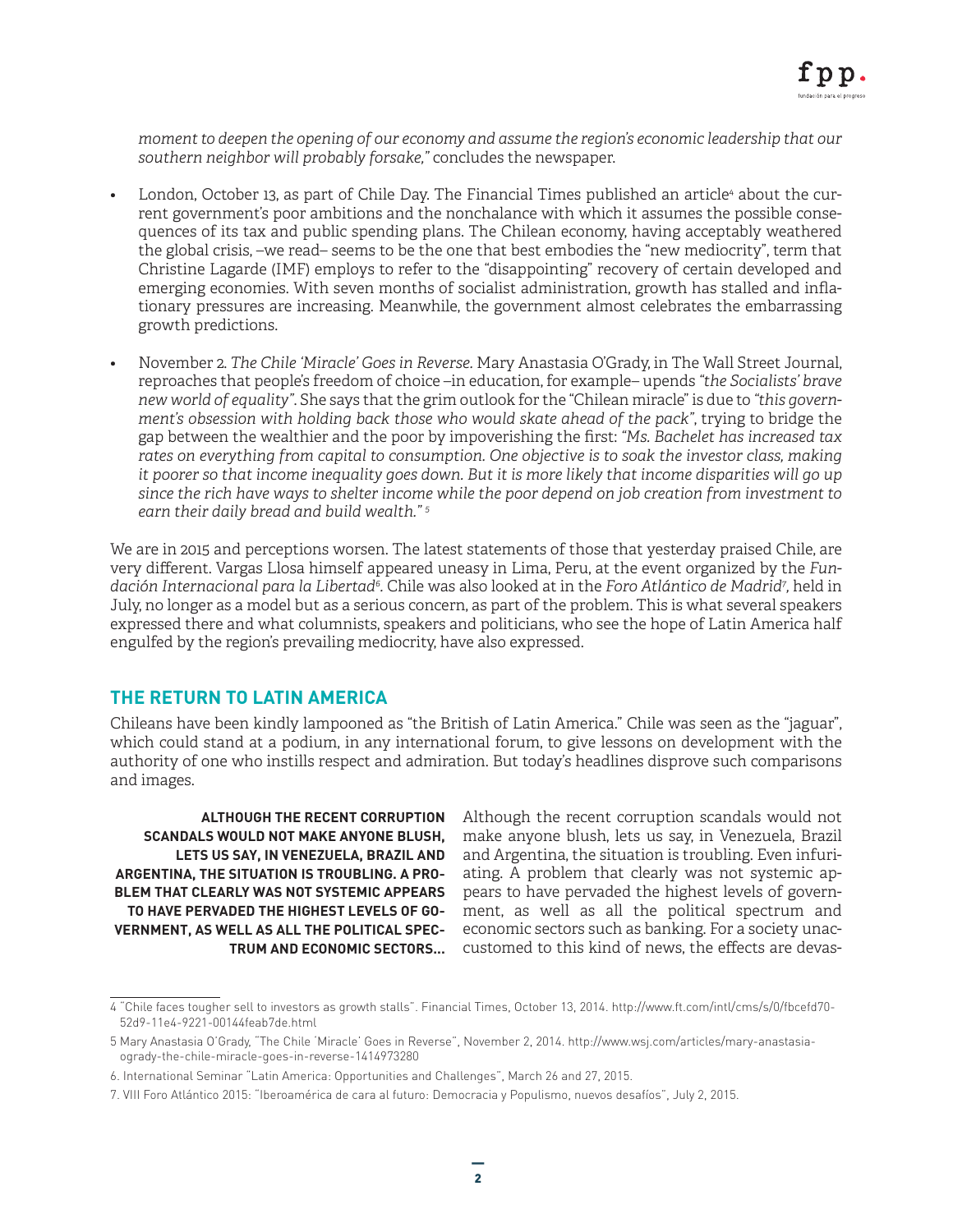tating in terms of approval, confidence and even self-assessment and self-esteem.

In addition to transparency, the quality of a public sector that used to be very competent, has substantially declined. The Government's own conduct is very illustrative: elemental economic mistakes; reforms contrary to the circumstances and trends in the developed world; an unprecedented cabinet shakeup which was done very unprofessionally; actions and speeches that produce unnecessary alarm and uncertainties; cases of bad practices, some linked to nepotism; dogmatism, utopia and voluntarism; and a political debate that severely damages, not so much the parties or opposition, but the democratic system itself. Even the ugly face of populism has appeared, a *blight* to which Chile believed it was allergic. Not to mention the confidence Chileans had in their political parties and institutions, which is something very more serious than the diminished approval of the president or of certain politicians in particular.

The consequences of poor governance have quickly begun to be noted. In August, the former Minister of Finance, Felipe Larraín, with figures in his hand and graphs on the screen, displayed frankly disturbing results<sup>8</sup>: decreased investments; declining growth (beyond the price of copper); drop in employment and discouraging projections; a blow to investor confidence, among other unfortunate effects. All this –he said– is "made in Chile", making it clear that external conditions cannot be blamed for our own blunders and mistakes.

#### **THE QUESTION IS NO LONGER WHY CHILE IS EXCEPTIONAL, BUT HOW THIS MODEL COUNTRY HAS BECOME A NORMAL COUNTRY, HOW IT HAS BECOME "LATIN-AMERICANIZED".**

So, as Moisés Naím says, the question is no longer why Chile is exceptional, but how this model country has become a normal country9 , how it has become "Latin-Americanized". Naím speaks about the disconnection between a civil society –which has grown rapidly since democratization– and the institutions and the political sector, which are unable to keep pace. But there's more. The underlying problems are rooted also in the breakdown of the consensus on political and economic institutions –Chile backing away from the threshold of common sense- and what Roberto Ampuero<sup>10</sup> calls "revolution 2.0".

## **THE BREAKDOWN OF CONSENSUS**

The consensus on liberal policies and the system itself has been broken; a shared vision that since the nineties seemed solid as stone. The "neoliberal

#### **THE "NEOLIBERAL PAST" HAS EVEN BECOME A KIND OF EXCRUCIATING EMBARRASSMENT FOR THOSE WHO, DURING TWENTY YEARS, ADMINISTERED IT WITH POSITIVE RESULTS.**

past" has even become a kind of excruciating embarrassment for those who, during twenty years, administered it with positive results. And by those who took pride in its remarkable achievements.

This breakdown is related to what we could call a *discursive dislocation,* a breakdown in the cleavages that defined the ways in which the democratic political process was approached by the different agents. This has been seen in a gradual change in both the conceptual categories and categories of analysis that predominate in political debate and public opinion. A worrying tendency to completely polarize positions on certain issues –*poverty* versus *inequality* or *market* versus *State*– can be clearly seen.

The change has been sharply evident in an unusual hostility toward the private and business world. Including hostility toward entrepreneurship, the free market and ideas that are mainstays of a free society: individualism, private property and profit, which has been turned into a kind of unacceptable sin. Education has been first, but further on, who knows in which other areas.

These changes have not been random or spontaneous. These are the result of patient work, a la-

<sup>8.</sup> It was in the VI Annual Bci Corporate & Investment Banking Conference: "Crisis de Confianza y Bajo Crecimiento, ¿como salir de la trampa?" (Confidence Crisis and Low Growth, how to escape the trap?), August 13, 2015.

<sup>9. &</sup>quot;Chile on Trial: Moisés Naím and Sergio Bitar", The Dialogue,- June 6, 2015. http://moisesnaim.com/media/chile-on-trial/

<sup>10</sup> Chilean, ex-Communist militant, writer, former Chilean Ambassador to Mexico and Minister of Culture during the government of Sebastian Piñera. Roberto Ampuero is a senior fellow at Fundación para el Progreso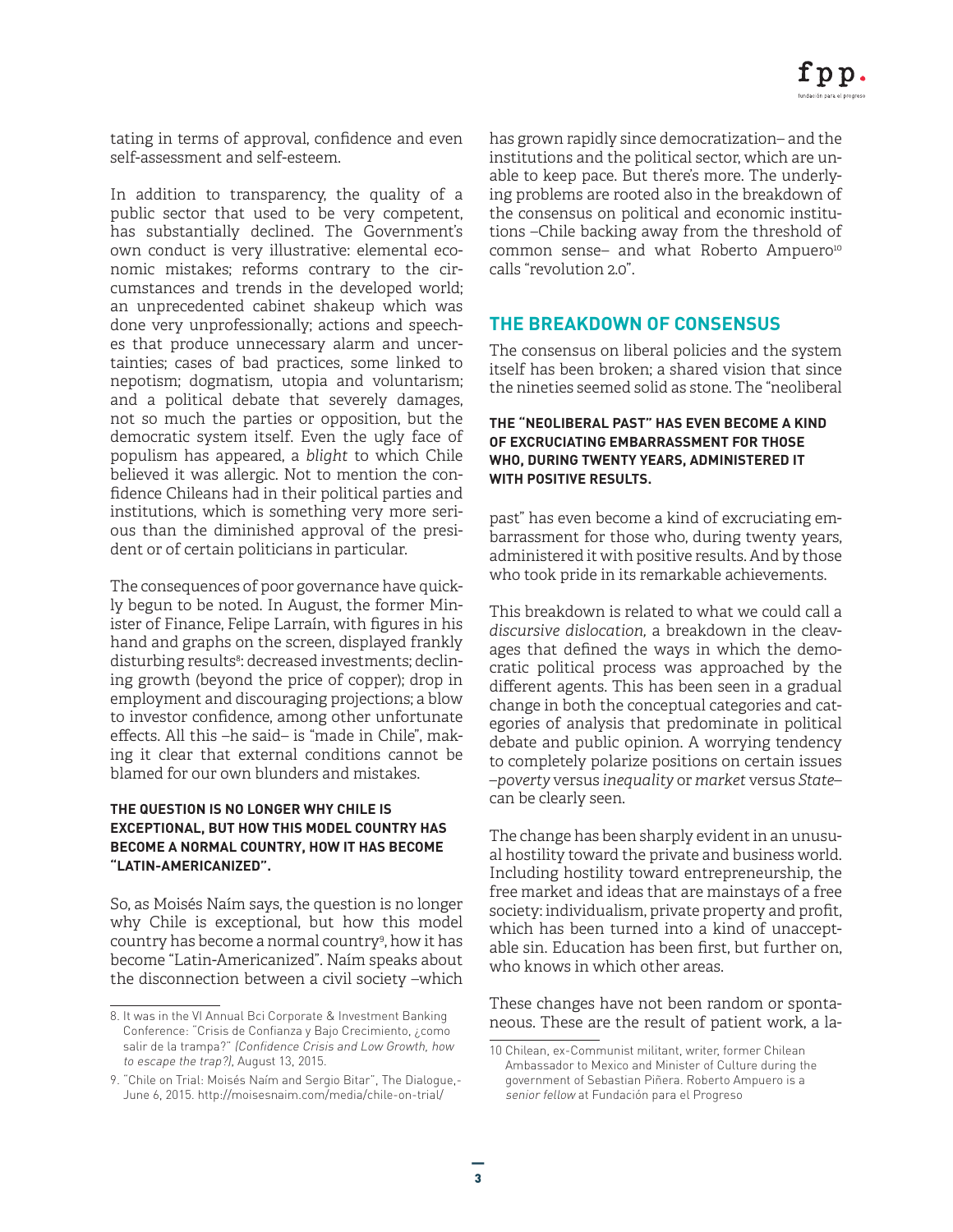bor of producing and disseminating intellectual, academic and cultural contents to create an anti-liberal climate of opinion which is favorable to collectivism and statism. This project with hegemonic pretenses has changed the terms of the political debate, for which the traditional center-right opposition to the *Concertación* –today to the Nueva Mayoría– has failed to consolidate itself. This due to its attrition, and also due to the discredit that has affected politicians of this sector, some of which are involved in corruption scandals. It has also been due to carelessness; Chile's center-right, for years, has ignored promoting the values of a free society, due both to negligence and lack of intellectual preparedness. And, perhaps, due to lack of conviction.

# **REVOLUTION 2.0**

The current government program outlines a radically different national project. Chile has violently changed course. Not to center-left after a center-right administration, but to the radical left after more than two decades of liberal economics and politics that brought the country peace, progress and high expectations.

With Communists and Christian Democrats coexisting in government –which is something unprecedented– Bachelet II is closer to the former than the latter. She is closer to the new radical components of the coalition, renamed Nueva Mayoría, than to the moderation of the *Concertación* of Aylwin, Frei and Lagos, and of her own first government (2006-2010). The proposed reforms are so structural, and so

#### **THE PROPOSED REFORMS ARE SO STRUCTURAL, AND SO STRONGLY JOLT THE INSTITUTIONAL MAINSTAYS OF THE COUNTRY, THAT THEY CAN BE BETTER UNDERSTOOD AS A REVOLUTION "IN SLOW MOTION"... OR "A SIMMERING REVOLUTION".**

strongly jolt the institutional mainstays of the country, that they can be better understood as a revolution "in slow motion"... or "a simmering revolution".

Revolutions 2.0 are not like the revolutionary adventures of the past, like the Bolshevik and Cuban, where the country one day suddenly awakes with a group of

armed people removing the current tenants of the palace by force. The Venezuelan experience is a good example. After 16 years, in the case of this explicit Bolivarian revolution, nothing remains of the representative democracy and relatively free market economy that once existed. Hugo Chávez had tried to overthrow Carlos Andrés Pérez in 1992, but then took advantage of the "tactical window" of the 1998 elections to gain the presidency, with the legitimacy of origin provided by an electoral majority. With their own variations and styles, other countries have followed the same strategy of which Correa's Ecuador and Morales' Bolivia are two examples. Authors like the Spaniard Hermann Tertsch (*Días de Ira,* 2015), among others, point to the Foro de São Paulo (*São Paulo Forum*) as key to analyze this phenomenon.

Michelle Bachelet's government program has a much less bellicose and bombastic narrative than others, such as those of Chávez and Kirchner, but it is sufficiently clear: ministers questioning private property ("too protected in the Constitution"); proposals for constituent assemblies aimed at dismantling the whole system; spokesmen have offered to demolish "neoliberalism" with a backhoe; public tributes to Salvador Allende (also calls to follow his example); and tax and labor reforms at odds with the principles of a free and competitive economy (and with those of a free society). All with the blessing of a majority

**HENCE THE PRESIDENT TALKS ABOUT "REALISM WITHOUT RENUNCIATION"... THERE MAY BE RES-TRAINTS, SETBACKS AND SMALL TACTICAL DE-TOURS, BUT THE STRATEGIC GOAL IS NON-NEGOTI-ABLE. THEREFORE, THERE IS NO CORRECTION. IT'S GRADUALISM.**

that –the government says– voted for her program. Hence the President talks about "realism without renunciation", which reminds us –naturally, assuming the difference in proportion and the distant context– of what George Kennan explained in 1947 about Soviet behavior<sup>11</sup>: there may be restraints, setbacks and small tactical detours, but the strategic goal is non-ne-

<sup>11.</sup> X (George F. Kennan), "The Sources of Soviet Conduct", Foreign Affairs, July, 1947. https://www.foreignaffairs.com/articles/russian-federation/1947-07-01/sources-soviet-conduct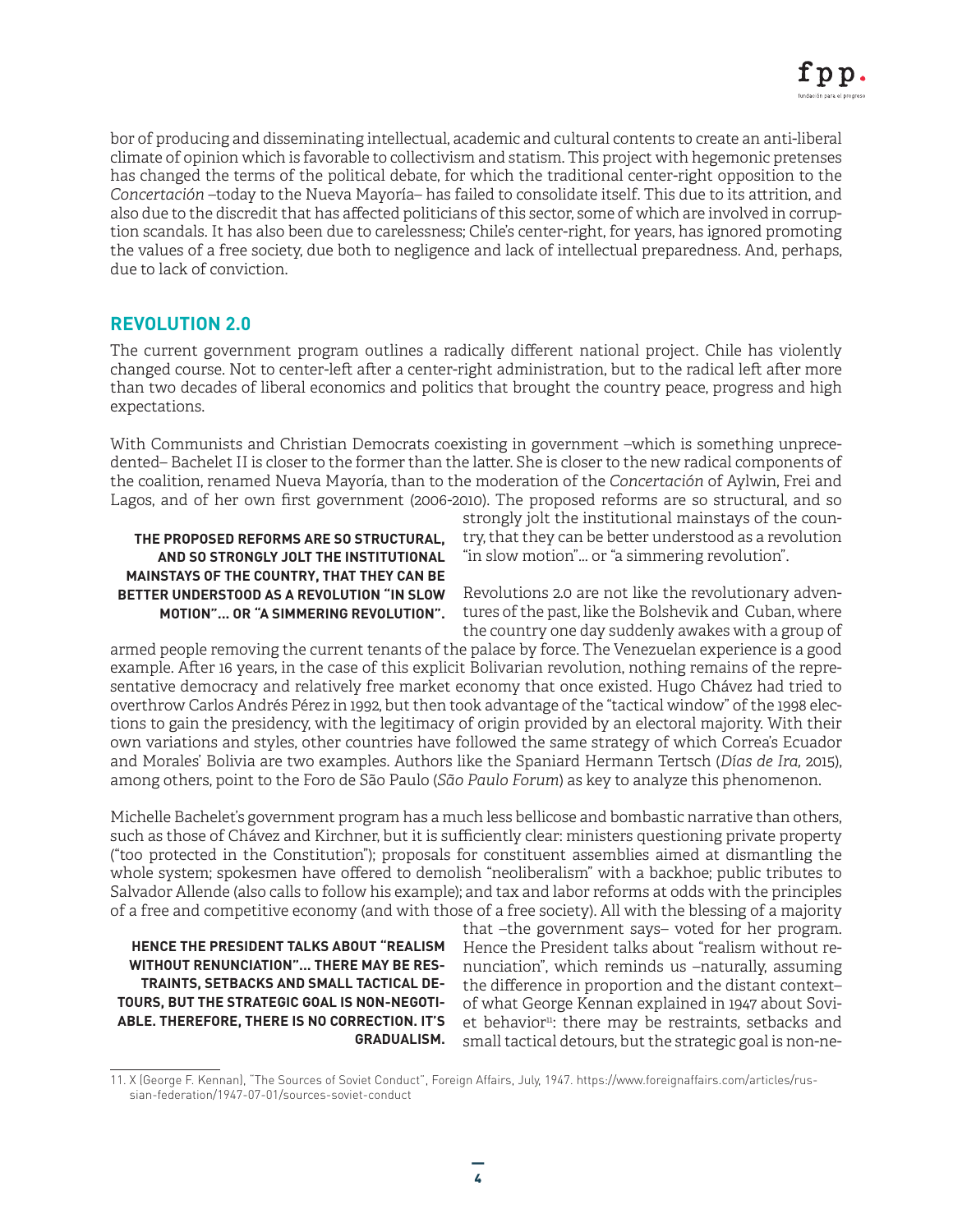gotiable. Therefore, there is no correction. It's gradualism.

This revolution 2.0 is presented as the need for a change that apparently was overwhelmingly manifested in 2011. That year, with some precedents in 2006<sup>12</sup>, anger spread through the streets. Violent protests led by student leaders and new radical figures –some of them today are members of congress– were interpreted by the left as unmistakable proof of widespread discontent with "the neoliberal model". The book *El Otro Modelo*13, a source of intellectual inspiration for the Nueva Mayoría, has taken that in part as the basis for proposing an urgent transition from the "private neoliberal regime" to the "public regime."

So, "no to profit" in education became, in a blink, a call to attack the entire economic and political system, and the premise that a constituent assembly is imperative and inevitable to meet the demands. This radical wave was ridden by the nascent Nueva Mayoría, which to regain power designed a campaign that promised equality, free education and economic punishment for the rich.

### **THE MALAISE OF SUCCESS**

Why does Chile change course when it's most successful? What can trouble –if there is discontent– a society that is witnessing and benefiting from its greatest progress in history?

Chile has certainly been catastrophic, as Moisés Naím14 has said, even in times of abundance. We hardly extol our own achievements. There truly was an expression of public dissatisfaction. The

point is why. Mauricio Rojas<sup>15</sup> offers the theory of the "malaise of success", a consequence of Chile's progress and a society that has deeply changed.

#### **...NOT ONLY HAVE THE CITIZENS' OBJECTIVE LIVING CONDITIONS CHANGED, BUT ALSO THEIR SUBJECTIVI-TY, AND THEIR HORIZON OF PROBLEMS AND ASPIRA-TIONS HAS BEEN WIDELY RESHAPED. THE DEMANDS ARE NO LONGER THOSE OF A POOR COUNTRY, BUT OF ONE THAT HAS NEW EMERGING SECTORS.**

He explains that not only have the citizens' objective living conditions changed, but also their subjectivity, and their horizon of problems and aspirations has been widely reshaped. The demands are no longer those of a poor country, but of one that has new emerging sectors. Rojas says that rapid progress *"has an amazing characteristic that easily makes it insufficient: expectations tend to grow faster than the capacity to meet them and this generates a malaise that, at first glance, is not consistent with the progress achieved... This evolution has significantly changed the focus of attention of Chilean society, which today places emphasis not on achievements but on the shortcomings of the ground covered"*16.

As a result, there has been a strong shift in social aspirations and demands, which are no longer about quantity, but about quality. It's not to have a roof, a school or a job, but to have housing, education and work with certain conditions. *"They are the children of the model's success that thereby become its major detractors"*17. We're talking about

#### **WE'RE TALKING ABOUT A GENERATION WITH BIGGER DREAMS THAN ITS PARENTS AND GRANDPARENTS, WHICH DOES NOT GAUGE THE PROGRESS ACHIEVED, BECAUSE IT WAS BORN INTO IT AND LIVES WITH IT AS SOMETHING NORMAL AND TAKEN FOR GRANTED.**

a generation with bigger dreams than its parents and grandparents, which does not gauge the prog-

<sup>12.</sup> In 2006 there were also student protests. There is general conviction that these are clear precedents of the 2011 incidents.

<sup>13 &</sup>quot;El otro modelo: Del orden neoliberal al régimen de lo público" (2013) was written by Fernando Atria, Guillermo Larraín, José Miguel Benavente, Javier Couso and Alfredo Joignant. It is considered the inspiration of the Nueva Mayoria's government program. And it had a great impact in the year it was launched.

<sup>14.</sup> It was in the VI Annual Bci Corporate & Investment Banking Conference: "Crisis de Confianza y Bajo Crecimiento, ¿cómo salir de la trampa? (Confidence Crisis and Low Growth, how to escape the trap?), August 13, 2015.

<sup>15.</sup> Chilean, ex-militant of the Movimiento de Izquierda Revolucionaria (MIR), Doctor in Economic History from Lund University, ex-member of the Swedish parliament for representing the Liberal Party and senior fellow of Fundacion para el Progreso.

<sup>16.</sup> Mauricio Rojas, "Chile: del malestar del éxito al miedo al fracaso", El Líbero/Fundación para el Progreso, October 8, 2014. http://www.fppchile.cl/384/

<sup>17.</sup> Ibid.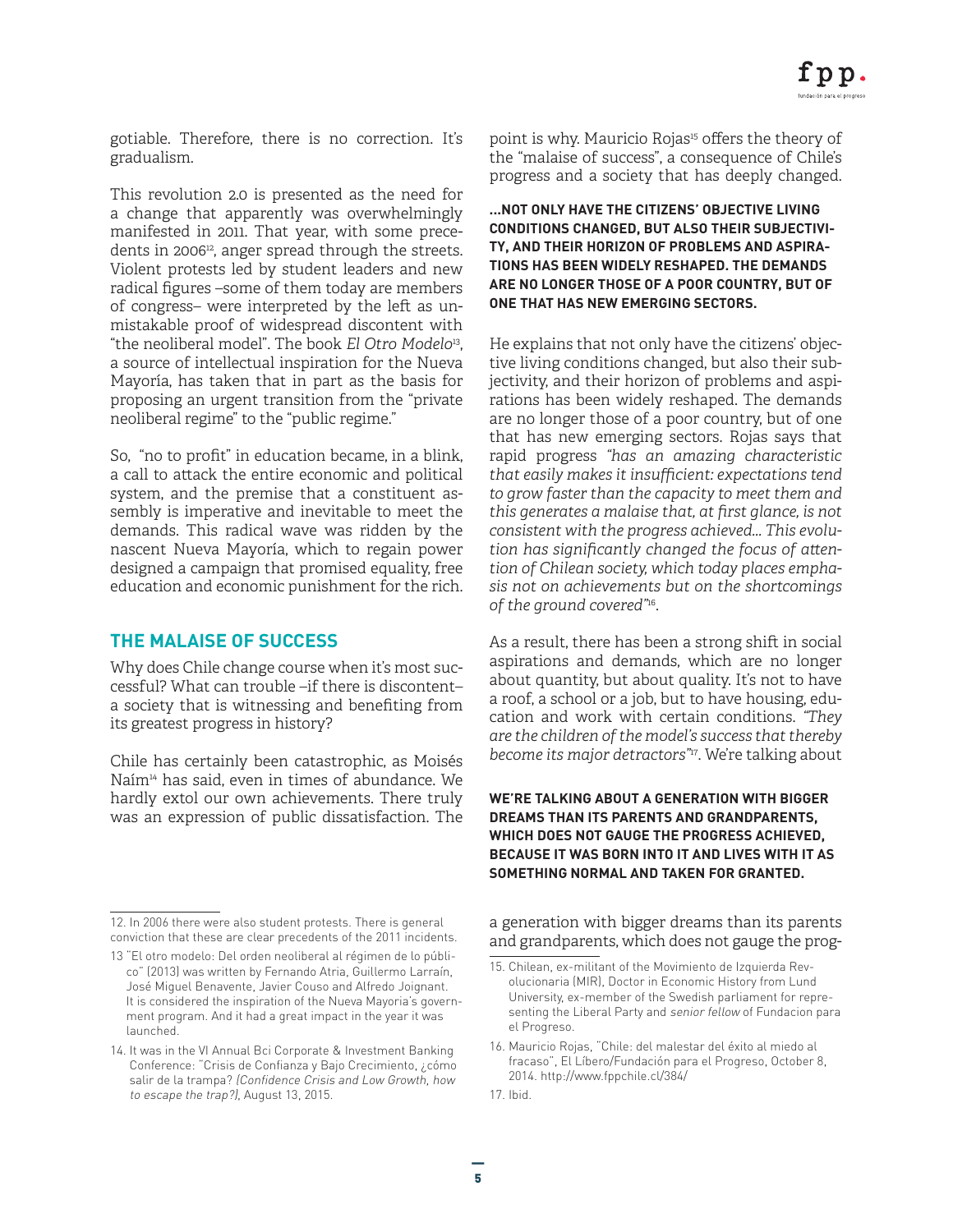ress achieved, because it was born into it and lives with it as something normal and taken for granted. It only sees the deficiencies. Besides, with the speed of the times and the impatience that identifies this age of immediacy, it wants everything and it want it right now. And it demands that someone provide and guarantee it. It also found the State to be the best candidate for its demands.

This phenomenon may have helped a part of Chilean society –probably the younger and/or radical part– to see immediate and real hope in the promise of "more equality", regardless of how many people expressed that with their vote. In other words, regardless of whether the Nueva Mayoría represented only a more active political minority or whether people actually chose a program that they knew and understood. The truth is that the speed with which the consequences have become apparent, added to the scandals in government and the entire political class, are triggering alarms and mechanisms that attempt to restrain things.

**WE COULD BE AT A NEW CROSSROADS: THE OPPOR-TUNITY TO CORRECT THE COURSE OR FOR A MES-SIANIC DEMAGOGUE, ABOVE GOOD AND EVIL AND THE POLITICAL PARTIES, TO CAPITALIZE THE SEN-TIMENT, AND ALSO DRIVE CHILE INTO A STORM OF POPULISM FROM WHICH PERHAPS IT MAY NOT BE ABLE TO ESCAPE.**

We could be at a new crossroads: the opportunity to correct the course or for a messianic demagogue, above good and evil and the political parties, to capitalize the sentiment, and also drive Chile into a storm of populism from which perhaps it may not be able to escape.